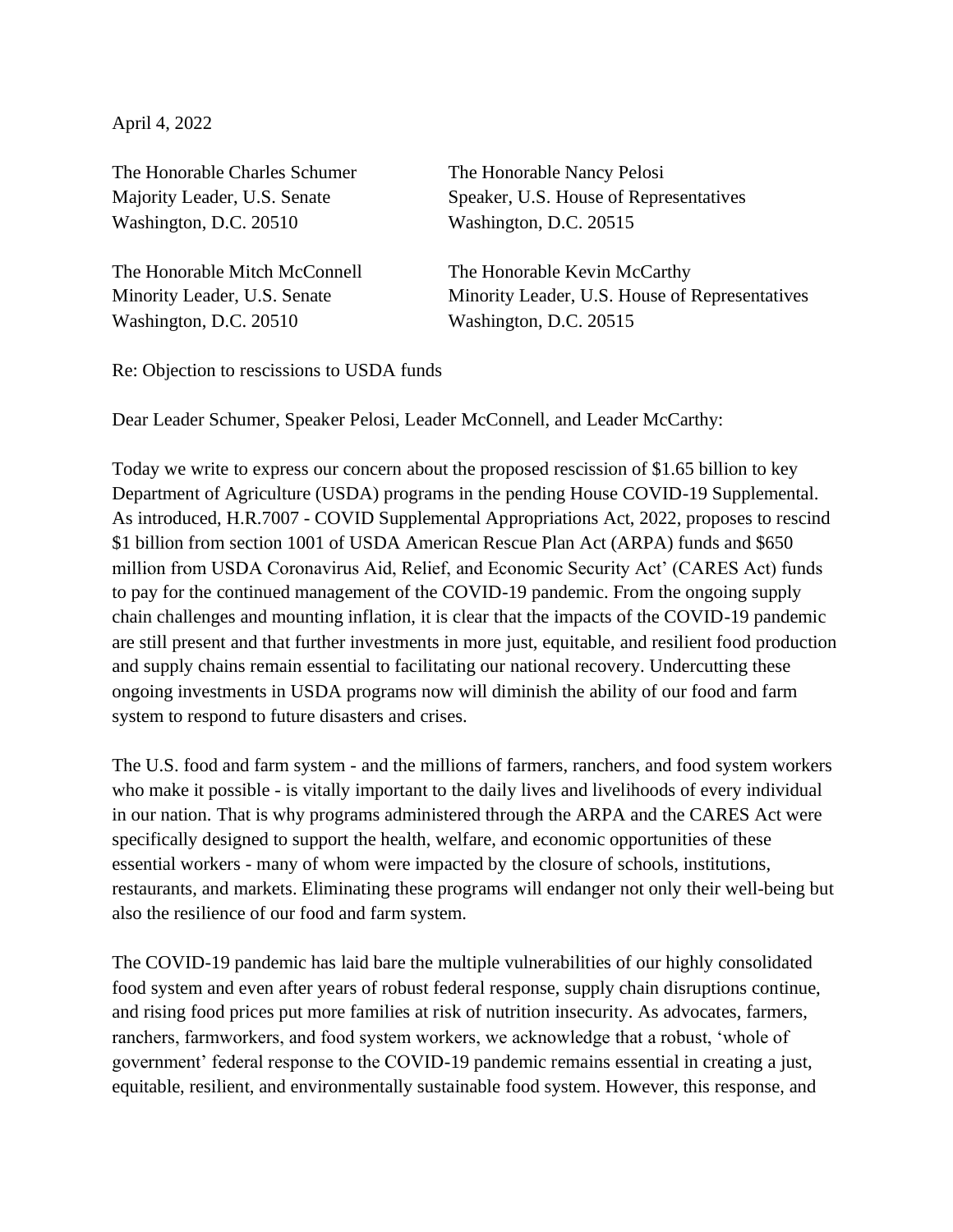the resources to sustain it, must not come at the expense of supporting the farmers, ranchers, and workers who make the current and future food and farm system possible.

Ultimately, the \$1.65 billion proposed rescission will impact the most vulnerable among us particularly through cuts to programs that required more time to design and feature longer open grant windows to ensure more equitable access and greater participation by Black, Indigenous, and other people of color producers. The proposed rescission will leave USDA without resources to respond to supply chain disruptions exacerbated by the instability in Europe and attendant market and input price disruptions.

As the Administration and Congress chart a path to fund the COVID-19 Supplemental, we urge you to continue to honor your investments in a more just, equitable, and resilient food and farm system - particularly to the historically underserved people and communities who comprise it.

Sincerely,

Farm Action National Sustainable Agriculture Coalition Natural Resources Defense Council Rural Coalition Union of Concerned Scientists 3 Visions Farm 350 Eugene Agrarian Trust Agricultural Justice Project Alabama State Association of Cooperatives Alianza Nacional de Campesinas, Inc. American Agriculture Movement American Farmland Trust American Federation of Government Employees, Local 3354, AFL-CIO American Grassfed Association American Indian Mothers Inc Animals Are Sentient Beings Inc Atrisco, NM BackCountryExcursions Bend Farmers Market Black Family Land Trust, Inc. Bull City Farm California Climate & Agriculture Network (CalCAN) Carolina Farm Stewardship Association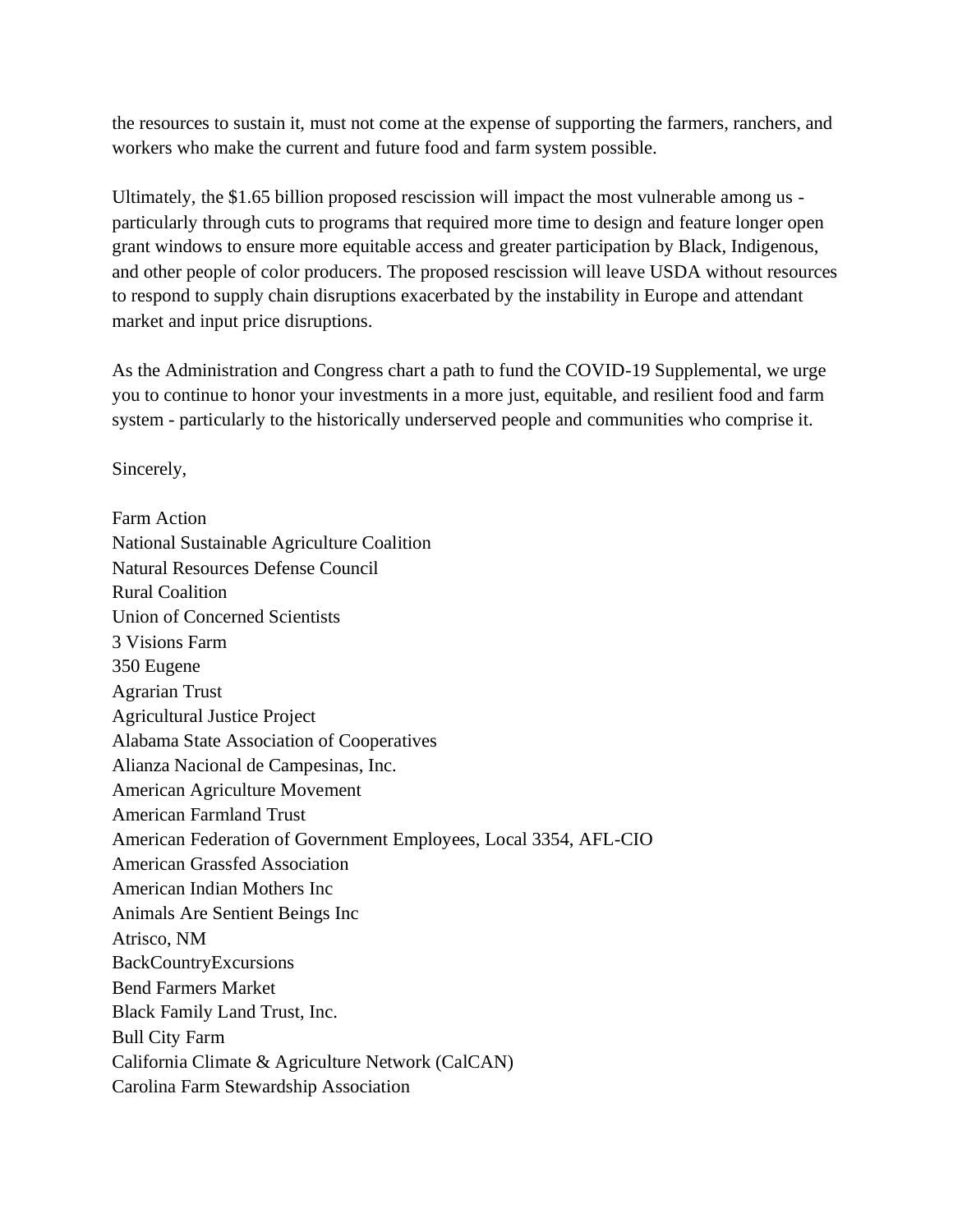Catskill Mountainkeeper Center for an Agricultural Economy, VT Center for Biological Diversity Certified Naturally Grown Chicago Food Policy Action Council CISA (Community involved in Sustaining Agriculture) Climate + Energy Project Co-op Hudson Valley Coastal Enterprises, Inc. CofED Community Alliance with Family Farmers Community Food and Justice Coalition Connecticut Farmland Trust Council of Churches of Greater Bridgeport CURE Detroit Food Policy Council Earth Action, Inc. Earth Guardians **Earthjustice** Eastern Market Partnership Educators Strategies Network Inc Environmental Working Group Fair Food Network Family Farm Defenders Farm Aid Farm to Table - New Mexico Farmers Market Coalition Farmworker Association of Florida FEDERATION OF SOUTHERN COOPERATIVES LAND ASSISTANCE FUND Fertile Ground Florida Organic Growers and Consumers Inc Food Animal Concerns Trust (FACT) Food Connects Food Insight Group Food Roots Friends of the Earth, U.S. Grounded Earth Farm Grow Food Northampton Hand, Heart, and Soul Project He Dog Community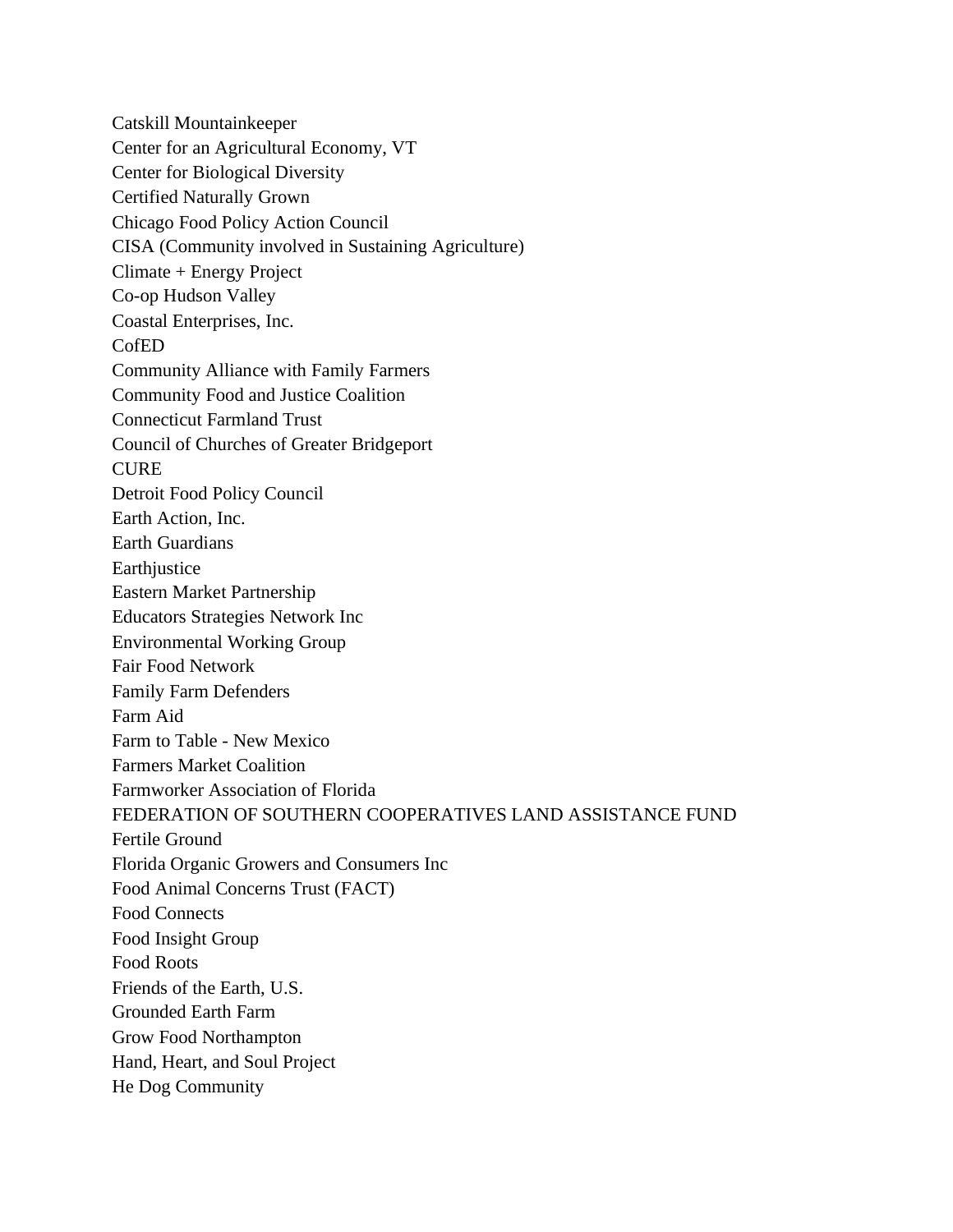Health Care Without Harm Hempstead Project Heart Ho'oulu Lahui Hudson Valley AgriBusiness Development Corp Illinois Stewardship Alliance Indiana Farmers Union Institute for Agriculture and Trade Policy Island Grown Initiative Johns Hopkins Center for a Livable Future Johns Hopkins University JuahKumbah farm Kansas Rural Center Kitchen Table Consultants, Inc. La Semilla Food Center Land For Good Land Loss Prevention Project Land Stewardship Project League of Conservation Voters LunchAssist Main Street Alliance Massachusetts Farm to School Michael Fields Agricultural Institute Minnesota Farmers' Market Association Missouri Rural Crisis Center MOSES - Midwest Organic and Sustainable Education Service Mujeres Luchadoras Peogresistas National Family Farm Coalition National Farm to School Network National Latino Farmers & Ranchers Trade Association National Young Farmers Coalition New Entry Sustainable Farming Project NH Community Loan Fund No More Empty Pots NOFA-NH North East / Millerton Northeast Organic Dairy Producers Alliance Northeast Organic Farming Association of New York Northeast Organic Farming Association of Vermont Northeast Organic Farming Association-Interstate Council Northeast Sustainable Agriculture Working Group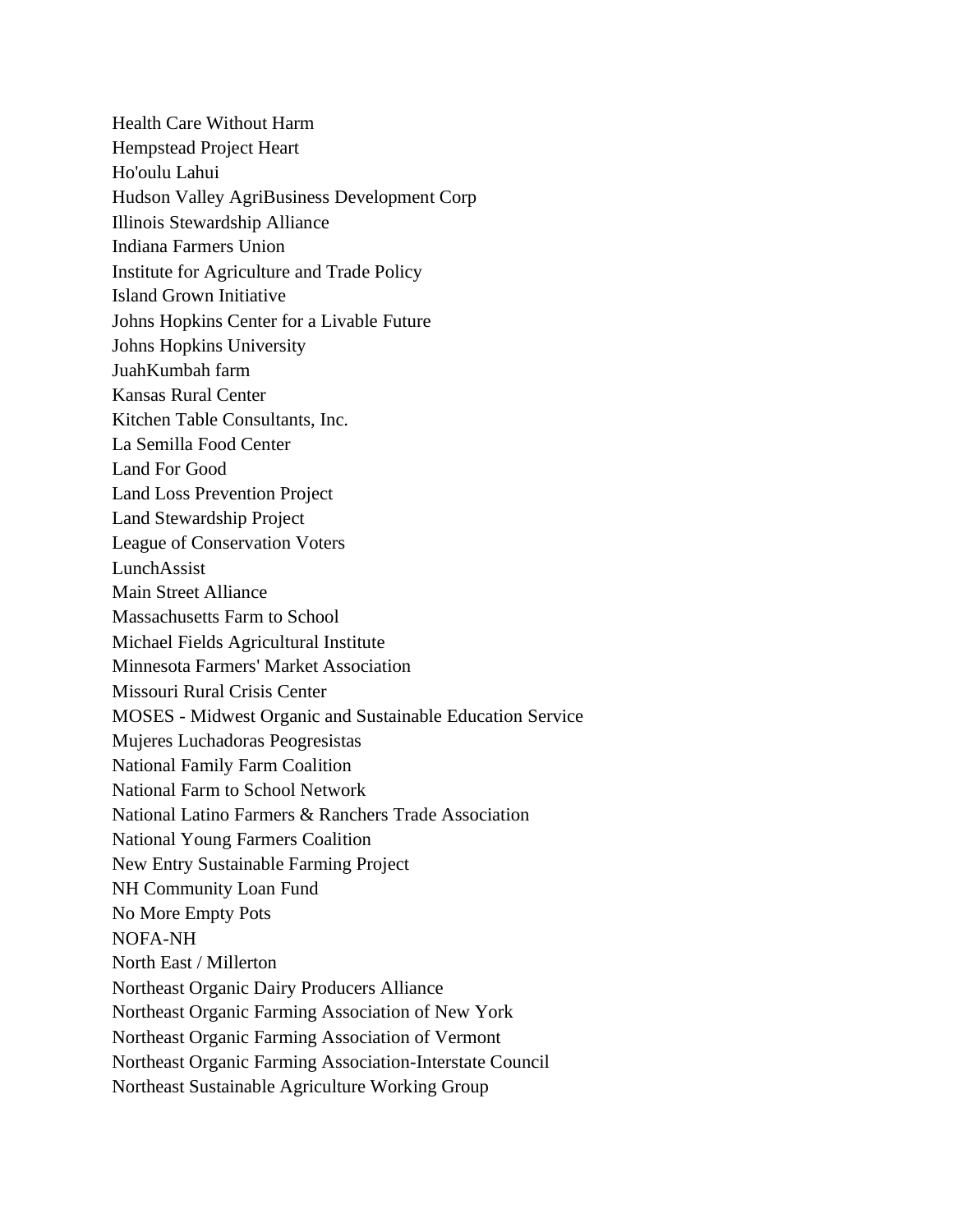Now New Mexico Ohio Ecological Food and Farm Association Oklahoma Black Historical Research Project, Inc. Oregon Environmental Council Oregon Farm to School & School Garden Network Oregon Organic Coalition Organic Farmers Association Organic PLanet LLC Organizacion en California de Lideres Campesinas, Inc. Ottawa County Pasa Sustainable Agriculture **PCUN** Pesticide Action Network Premier Tech Solutions Protect All Children's Environment Real Food Media Red Rabbit Renewing the Countryside RI Food Policy Council Rural Advancement Foundation International-USA (RAFI-USA) Rural Advancement Fund of the National Sharecroppers Fund, Inc. Rural Development Leadership Network RuralOrganizing.org Education Fund Santa Cruz Climate Action Network Schaefer Global Management LLC Seven Generations Ahead Sisters of St. Dominic of Blauvelt, New York Solar Wind Works Sooner Food Group State Innovation Exchange (SiX) Texas Coalition of Rural Landowners Texas Mexico Border Coalition CBO The Alliance for the Great Lakes The Carrot Project The Farmworker Association of Florida The Good Acre They Keep Bees Umpqua Valley Farm to School Urban Tilth VAIPL